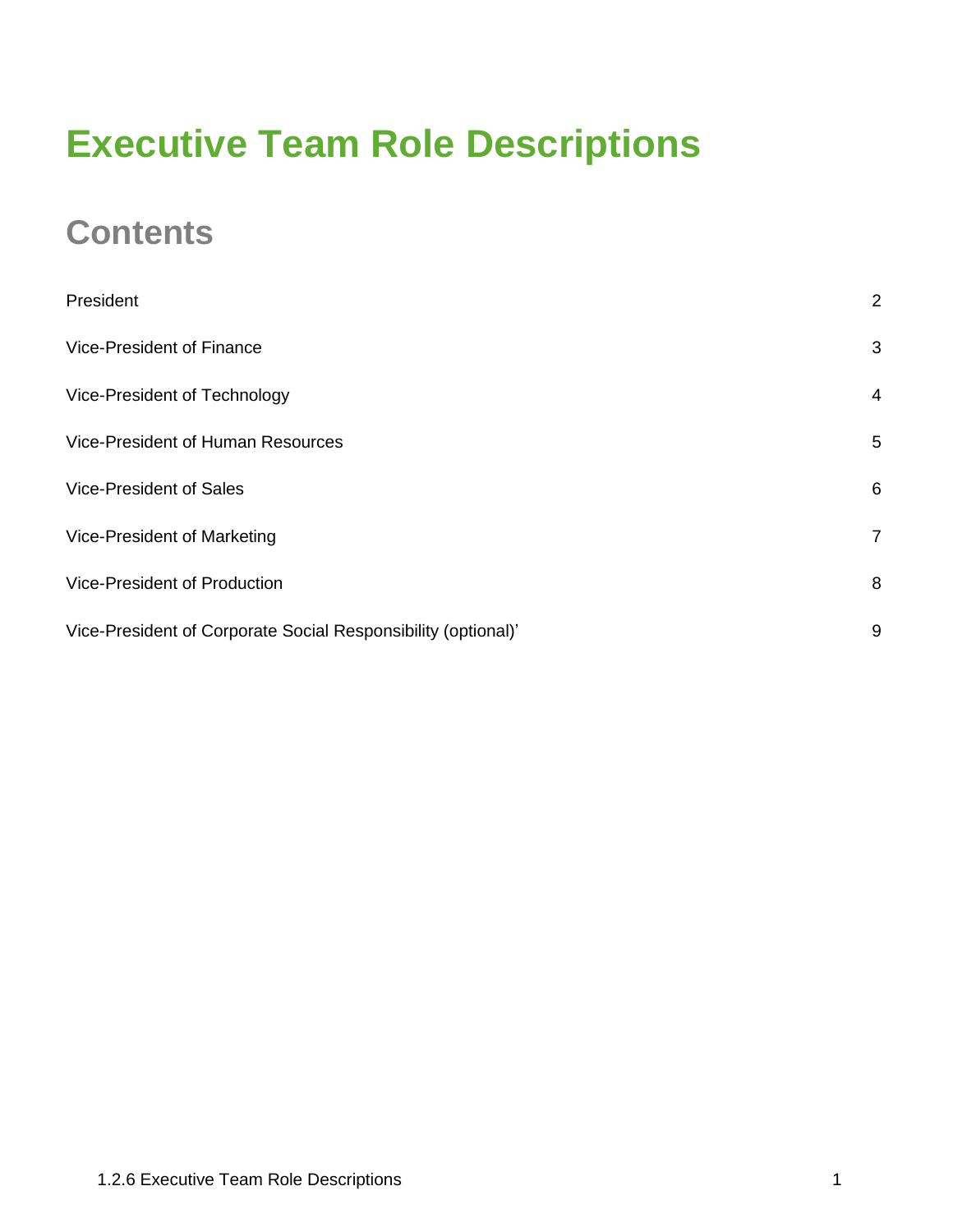## <span id="page-1-0"></span>**President**

#### **As president of the company, you are:**

|                    | High performer: Your role doesn't stop at the end of your meetings, you see things through outside of                                  |
|--------------------|----------------------------------------------------------------------------------------------------------------------------------------|
| <b>Passionate:</b> | regular business hours, when necessary<br>You inspire others with your thirst for excellence                                           |
|                    |                                                                                                                                        |
| Selfless:          | You check your ego at the door and focus on what's best for your company                                                               |
| Responsible:       | You effectively manage your schedule to achieve amazing amounts of important work                                                      |
| Unbiased:          | You maintain fairness and equal treatment of all of your team members                                                                  |
| <b>Flexible:</b>   | You lead the way towards openness to new ideas                                                                                         |
| Listener:          | You actively listen and seek out information to make informed decisions                                                                |
| Leader:            | You lead by example, are open to discussion and input from your team, and support your<br>team members in whichever way they need      |
| Ethical:           | Make decisions based on what is best for all involved. Reinforce ethical decision to be<br>made through out all facets of the business |

**Qualifications:** The successful candidate will possess:

- Excellent communication, leadership and management skills, and the ability to work effectively with others at all levels
- Advanced customer service orientation along with demonstrated relationship building skills
- Creative problem solving skills, along with the ability to multi-task and effectively balance multiple priorities
- Excellent integrity and work ethic
- Prior experience in a supervisory role considered an asset
- Commitment to working in a Team environment.
- Excellent time management skills, and ability to meet often competing deadlines
- Be able to connect all members of the business with a spirit of ethical excellence.
- Be self-motivated, diplomatic, innovative and able to accept challenge

**Responsibilities:** The successful candidate will be responsible for:

- Creating in collaboration with their team, communicating, and implementing the Company's vision, mission, and overall direction
- Leading, guiding, directing, and evaluating the work of other executive leaders
- Evaluating the success of the company and monitor all company activities.
- Build and maintain company spirit
- Provide leadership in the development of a Business Plan
- Overseeing the complete operation of the company
- Ensure that the Test of Disclosure (all decisions are transparent to all parties involved) is a rule of thumb.
- Preside at all company Meetings
- Work weekly with the Vice-Presidents to:
	- o review company operations and records
	- o resolve personnel, production, and marketing problems
	- $\circ$  make sure all reports are filed with the local JA Office on time and according to local policy
- Coordinate all liquidation procedures and appoint a Final Report editor
- Be the driving force and motivator to all team members
- Maintaining awareness of both the external and internal competitive landscape, opportunities for expansion, customers, markets, new industry developments and standards, and so forth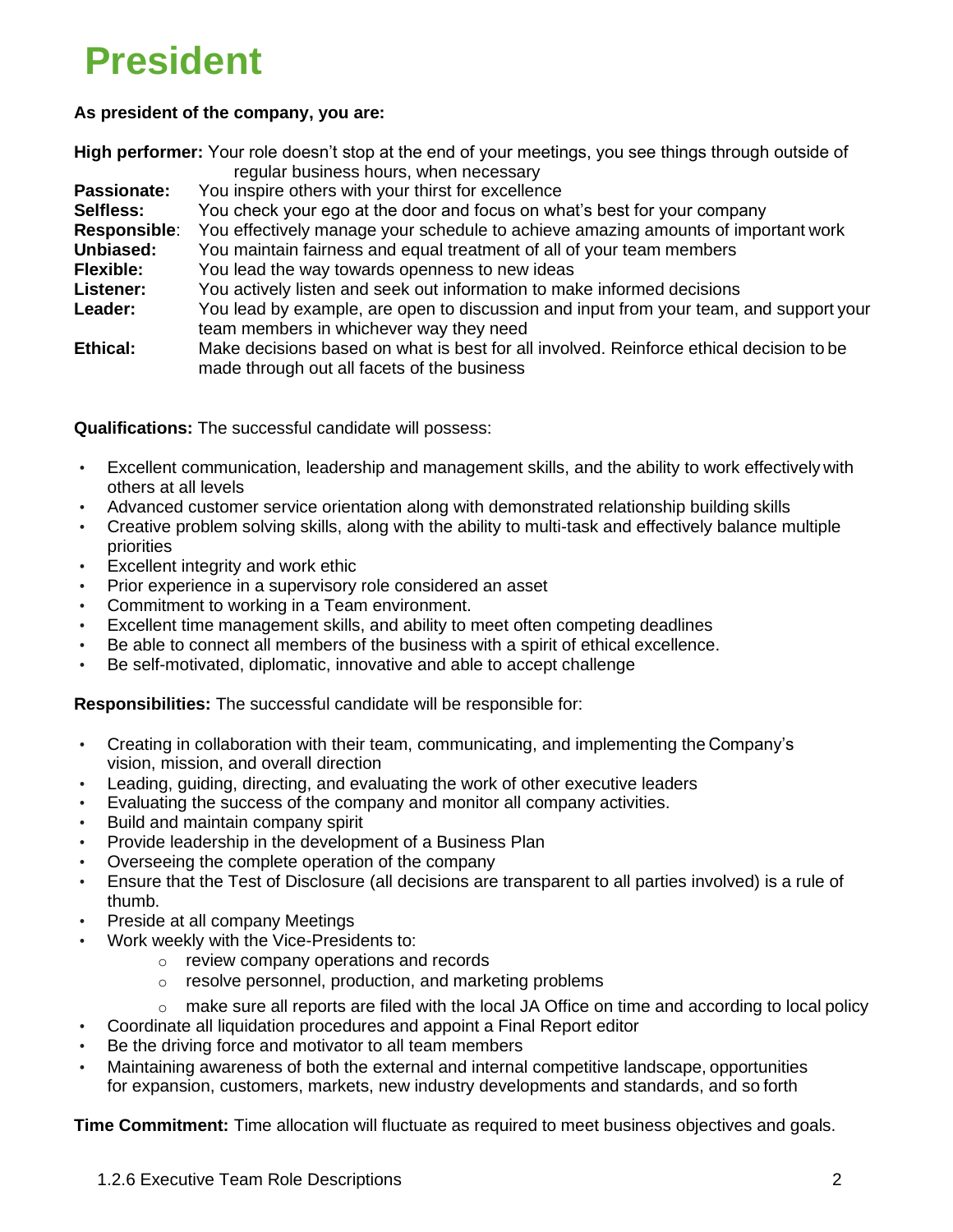### <span id="page-2-0"></span>**Vice-President of Finance**

**As Vice President of Finance, you are:**

| <b>Driven by Numbers:</b> | You are responsible for the financial planning, financing, and budget<br>management functions for the company                                                          |
|---------------------------|------------------------------------------------------------------------------------------------------------------------------------------------------------------------|
| Leader:                   | Consistent demonstration of integrity, honesty, respect, and trust                                                                                                     |
| <b>Detail Oriented:</b>   | You pay attention to the details and make a conscious effort to understand<br>causes instead of just the effects                                                       |
| <b>Meticulous:</b>        | Showing great attention to detail; very careful and precise                                                                                                            |
| Transparent:              | Transparency drives team performance, task ownership, accountability and<br>better communication                                                                       |
| <b>Ethically aware:</b>   | Tracking cash in a JA Company is a big responsibility. Financial procedures<br>must be followed and reinforced with company members as being important<br>to abide by. |

**Qualifications:** The successful candidate will possess:

- Strong interest in Finance, Accounting and Business
- Knowledge of finance, accounting, budgeting, and cost control principles including Generally Accepted Accounting Principles
- Knowledge of financial and accounting reporting systems
- Ability to analyze financial data and prepare financial reports, statements and projections
- Knowledge of short and long term budgeting and forecasting, rolling budgets, and profitability
- Small and large project/program orientation
- Ability to speak up if financial procedures are not being followed.
- Ability to motivate teams to produce quality materials within tight timeframes and simultaneously manage several projects

**Responsibilities:** The successful candidate will be responsible for:

- Assist in establishing short- and long-range departmental goals, objectives, policies, and operating procedures
- Design, establish, and maintain an organizational structure to effectively accomplish the departments goals and objectives
- Develop financial goals for the company.
- Appoint assistants: Accounts Payable and Receivable Specialists, etc.
- Receive and disburse all company money
	- write and record company cheques
	- make deposits
	- record all financial transactions in the record-keeping system
	- keep money and records safe and secure
- follow banking requirements as per your JA Charter
- Make sure that proceeds being donated to the charitable organization are disbursed when the company ends.
- Make financial reports at company meetings.
- Monitor and analyze monthly operating results
- Coordinate financial audits and provide recommendations for procedural improvements
- Assist in compiling financial data for Final Report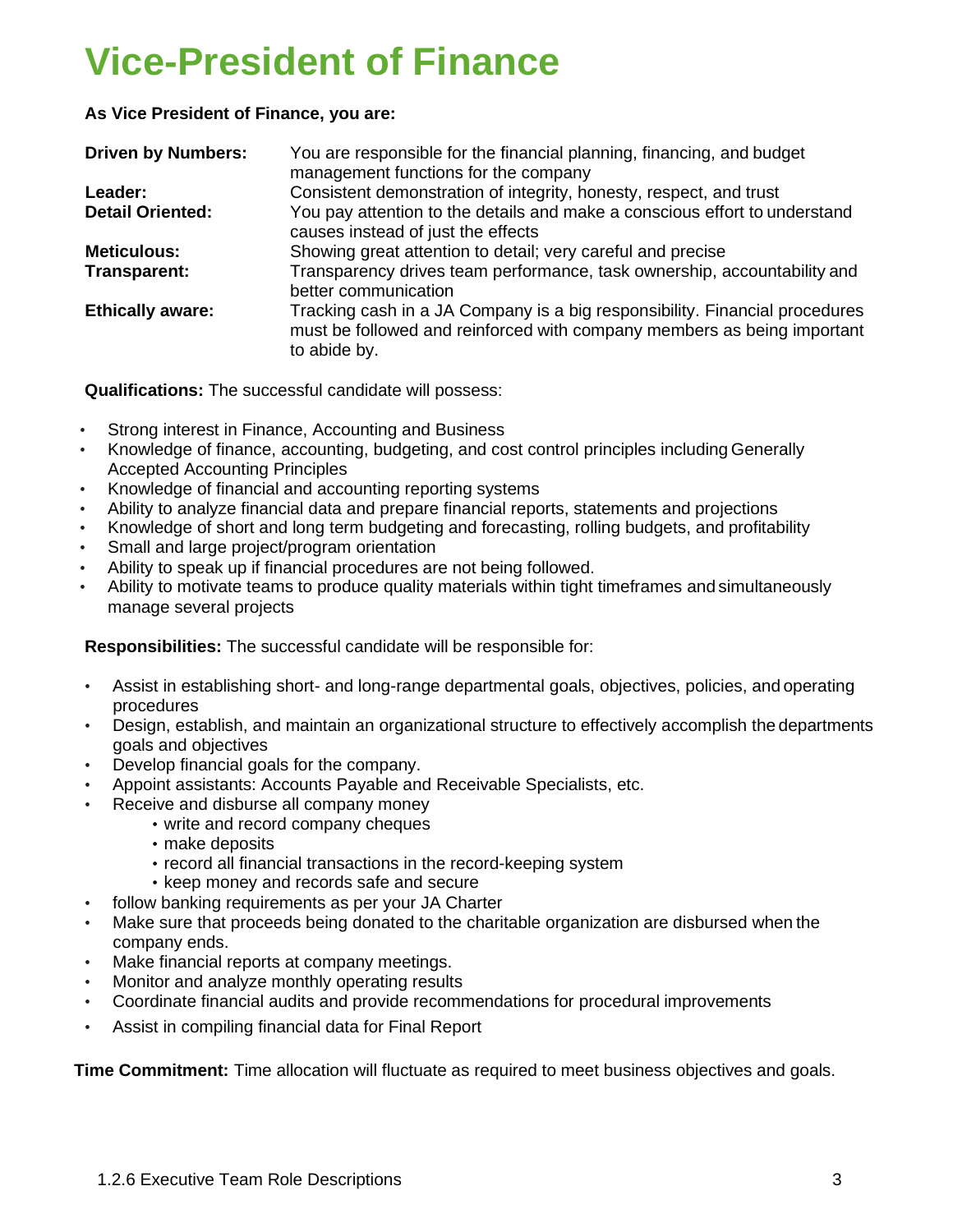## <span id="page-3-0"></span>**Vice-President of Technology**

### **As Vice-President of Technology, you are a:**

| <b>Visionary:</b>       | You create a compelling vision, clear direction and strategy for the team                                                                                                              |
|-------------------------|----------------------------------------------------------------------------------------------------------------------------------------------------------------------------------------|
| Leader:                 | You generate enthusiasm and understanding of the Delivery vision and how each<br>role contributes to the achievement of that vision                                                    |
| <b>Communicator:</b>    | You actively listen to and manage opposing viewpoints to build alignment and<br>support for a solution                                                                                 |
| <b>Problem Solver:</b>  | You exercise the mind (usually in an effort to reach a decision) and select the<br>appropriate course of action                                                                        |
| <b>Ethically Aware:</b> | The issues of copyright of all slogans, logos used by the business must be verified.<br>As well appropriate use of social media sites for positive messages only must be<br>monitored. |

**Qualifications:** The successful candidate will possess:

- Strong interest and knowledge of Computer Science or related field
- Knowledge of the pros and cons of social media and the ability to understand the importance of copyright rules as they relate to photos, logos and slogans.
- Ability to keep all company information safe and secure and that any photos of employees are done so with media release permission.
- Experience creating and managing computing environments
- Experience designing and operating scalable networks
- Experience leading teams within a managed services environment
- Demonstrated success leading large, cross functional, sourced, or matrixed teams
- Demonstrated success establishing and executing technology strategies
- Proven ability to effectively prioritize and execute tasks in a high-pressure environment
- Experience in business systems, process planning, and application delivery
- Demonstrated ability to assess customer/client needs, creatively approach solutions, decide and influence appropriate courses of action

**Responsibilities:** The successful candidate will be responsible for:

- Provides vision, strategy, and structure to the company to ensure a highly productive and reliable service offering
- Accountable for providing cost-effective IT services and solutions by making decisions based on budget, resources, outsourcing, and value
- Responsible for implementing an increasingly strategy to ensure prevention of data loss, service interruptions and infrastructure stability
- Ensure that the company is utilizing information and technology appropriately and in support of the company goals
- Checking all posts, logos, slogans, pictures reflect JA and the Company in a positive manner.
- Provide leadership in the development of the Business Plan by providing ideas on how technology can be used
- Establish a set of goals per department on their requirements for technology and the training required
- Ensure team can achieve the goals in the plan. (i.e., communicate questions to each other, maintain records electronically, or set up a Web site to advertise the product or service)
- As defined in the Business Plan, create new spreadsheets, presentations or graphics, builds Web site, posters, signs or other materials required by each department (in conjunction with VP Marketing and the Marketing team)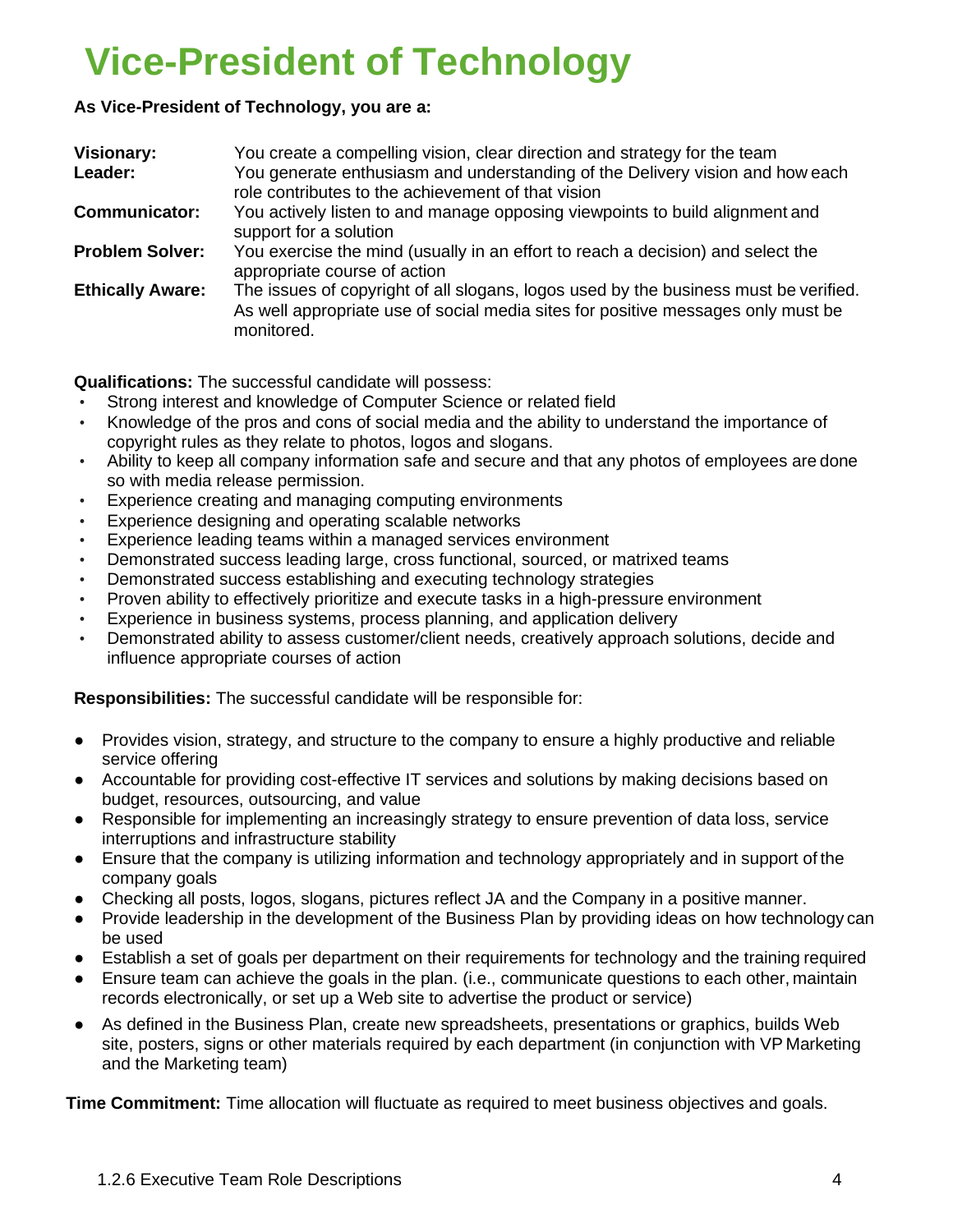## <span id="page-4-0"></span>**Vice-President of Human Resources**

### **As Vice-President of Human Resources, you are:**

| <b>People-Person:</b> | You enjoy and are particularly good at interacting with others                                                            |
|-----------------------|---------------------------------------------------------------------------------------------------------------------------|
| <b>Communicator:</b>  | You are skilled at conveying information, ideas, and perspectives to any target<br>audience                               |
| <b>Resourceful:</b>   | You anticipate consequences and evaluate alternatives before acting                                                       |
| Ethically aware:      | You understand that feedback/personal information about all employees must be kept<br>within the confines of the company. |

**Qualifications:** The successful candidate will possess:

- Interest in HR disciplines, benefits, leadership & strategy, compensation, employee relations, diversity
- Ability to represent all employees in a fair and respectful manner. All employees need to be able to feel like they are in a safe, welcoming and positive workspace.
- Must demonstrate considerable knowledge of employment laws, wage and hour laws, fair employment practices, federal and state regulatory requirements, and governmental reporting **requirements**
- Strong analytical and collaborative problem solver skills; excellent team player
- Strong Project Manager; results-oriented leader
- Strong management skills—staff and employee relations
- Proficiency in communications skills, MS Office Products: Outlook, Word, Excel, and PowerPoint
- Multi-tasker, motivated by results, resourceful, people oriented, and customer service focused

**Responsibilities:** The successful candidate will be responsible for:

- Plans, develops, organizes, implements, directs, and evaluates the Company's Human Resources function and performance
- Establish and maintain credibility throughout the Organization
- Effective listener, coach, and problem solver of people issues
- Ensure all employees feel valued and that interpersonal issues between staff get resolved in a positive and transparent manner.
- Hire, supervise, and manage performance of HR staff, manages departmental budget; establishes, implements, and monitors departmental goals, objectives, and standard operating procedures and achievements
- Direct the administration of recruitment, on-boarding, benefits, compensation, payroll, employee and management level training & development, career progression, and succession planning
- Develop a financial and reward compensation plan for the company
- Approve payment of payroll
- Maintain and safeguard files of key company documents. Ensure all company information concerning staff is kept private.
- Maintain shareholder records and supervise communication with shareholders
- Assist in developing and mailing the Final Report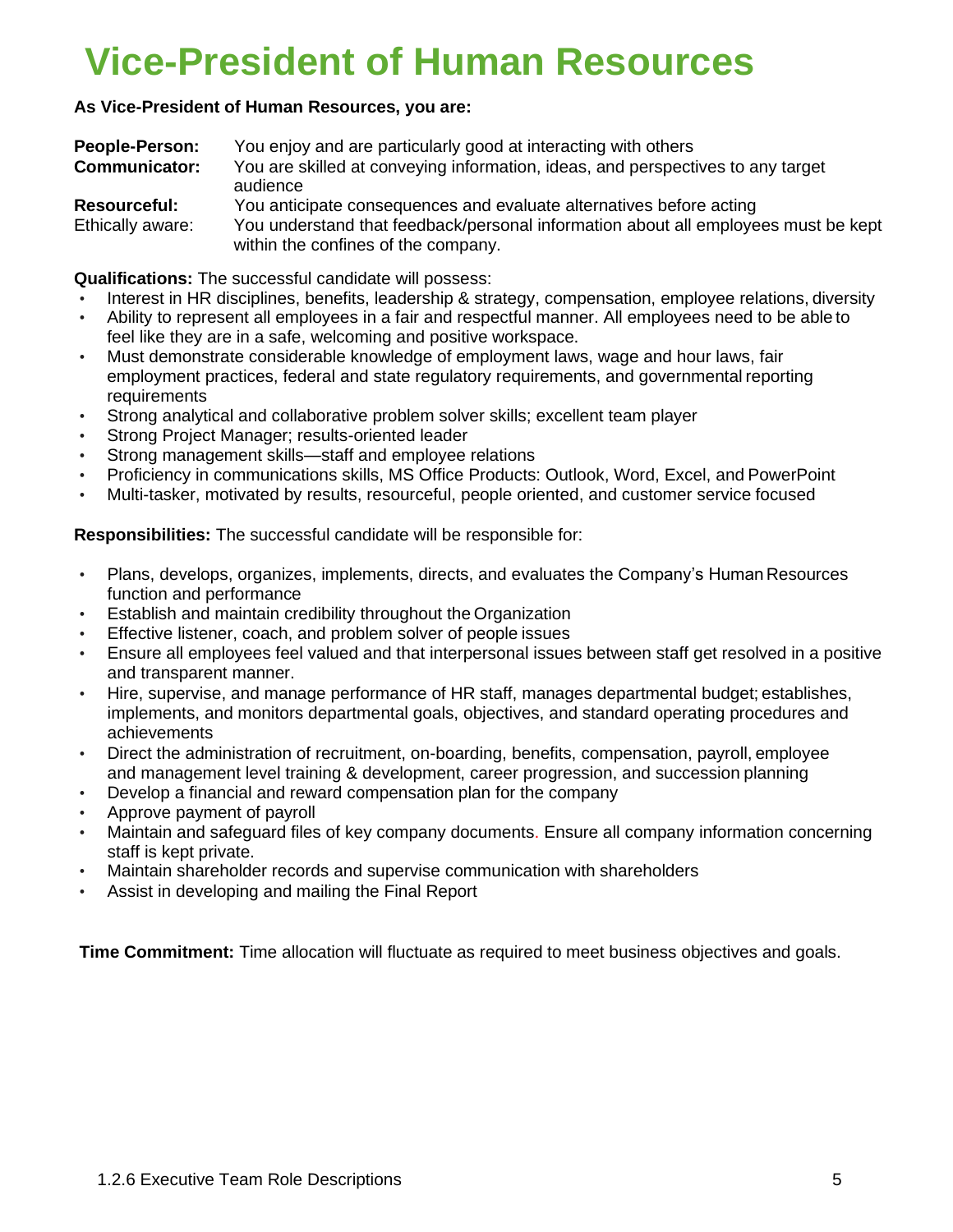# <span id="page-5-0"></span>**Vice-President of Sales**

#### **As Vice-President of Sales, you are:**

| <b>Extroverted:</b>                            | You are comfortable with "putting yourself out there" - meeting new people,<br>networking and building relationships                                                              |
|------------------------------------------------|-----------------------------------------------------------------------------------------------------------------------------------------------------------------------------------|
| Motivated:                                     | You are goal-orientated and have the ability to articulate their goals clearly and<br>assign timelines                                                                            |
| People-Person:<br><b>Communicator:</b>         | You enjoy and are particularly good at interacting with others in any circumstance<br>You are skilled at conveying information, ideas, and perspectives to any target<br>audience |
| <b>Resourceful:</b><br><b>Ethically aware:</b> | You anticipate consequences and evaluate alternatives before acting<br>You are aware that all sales of product/services are to follow the Test of Disclosure                      |

**Qualifications:** The successful candidate will possess:

- Interest in direct sales, business, Marketing, Communications or related program
- Proven expertise in developing growth initiatives
- Understands industry specific Key Performance Indicators
- Excellent analytical and problem solving skills
- High technical aptitude (Excel etc.)
- Exceptional written and verbal communication skills
- Strong ability to lead, coach and manage a team
- Ability to work within a fast-paced entrepreneurial environment, focused on innovation and completing tasks quickly with teams or individually
- Strong computer proficiency

**Responsibilities:** The successful candidate will be responsible for:

- Appoint assistants: Sales Manager, Advertising Manager, etc.
- Develop and administer a marketing plan.
- Coordinate advertising and publicity campaigns
- Record individual sales and suggest sales incentives: contest and bonuses
- Conduct market research on new products or services.
- Conduct sales training for all members and set quarterly sales targets
- Provide strategic leadership to a team of industry professionals in the areas of sales, field development and consultant support
- Drive business growth through the development, implementation and evaluation of consultant targeted sales and training initiatives.
- Ensure that all strategies are aligned with the Test of Disclosure.
- Integrate marketing initiatives with overall sales strategy
- Inspire new ways of attracting, engaging and on boarding consultant base
- Measure sales performance through the implementation of metrics and growth targets
- Continually research, review and recommend opportunities for improvements to sales processes
- Monitor all finished inventory, especially inventory checked out to sales staff.
- Confirm commissions due each member to the Vice- President of Human Resources.
- Keep accurate and up-to-date sales records for each product
- Make sales reports at company meetings.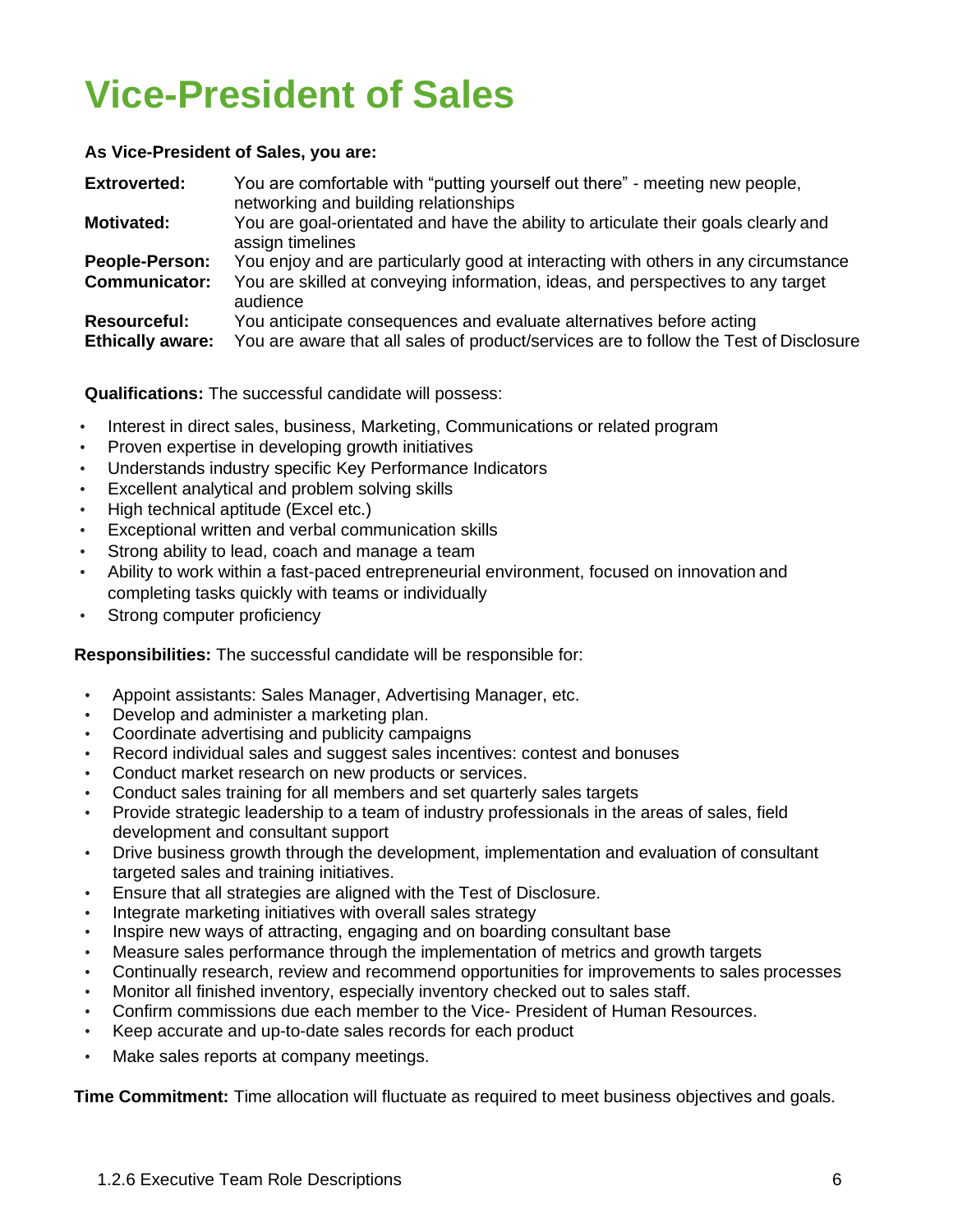## <span id="page-6-0"></span>**Vice-President of Marketing**

### **As Vice-President of Marketing, you are:**

**Imaginative:** You are original and create innovative and unique ideas, especially in the production of an artistic work.

**Inspired:** You seek inspiration from internal and external creative impulse **Hard-working:** You have a strong work ethic

**Ethically aware:** You are aware that all strategies follow the Test of Disclosure

### **Qualifications:** The successful candidate will possess:

- Ability to plan and manage at both strategic and operational levels
- Exceptional track record of developing and implementing marketing and sales strategies that have consistently met or exceeded planned objectives, providing personal leadership through example
- Ability to work collaboratively with colleagues and staff to create a results driven, team oriented environment
- Demonstrated ability to manage often outsourced marketing activities (PR, corporate identity system, website, etc.)
- Experience in choosing, deploying, and using marketing and sales applications
- Substantial experience working with business and industry press
- Strong strategic planning and analysis skills in sales, marketing, and business (competitive) strategy
- Extremely effective public speaking skills and presence
- Capacity to assume more significant executive responsibilities over time

**Responsibilities:** The successful candidate will be responsible for:

- Define the appropriate marketing organization for the company
- Develop and manage the Company's entire marketing budget
- Develop and track metrics and success criteria for all marketing programs and activities
- Act as spokesperson for the company with press and analysts and at industry events
- Strategic planning for company positioning, market and competitive analysis, customer segment selection, product/service placement
- Ensure that all strategies are aligned with the Test of Disclosure.
- Oversee marketing communications including branding, public relations, advertising, white papers, trade shows, seminars and events collateral materials, analyst and market research management, and website design and content either directly or on an outsourced basis
- Work closely with VP Sales to develop and manage channel and partner strategies and programs
- Oversee product management including market and customer research for market and product requirements, interface with engineering for product development, product pricing and product lifecycle management
- Oversee product marketing including product launch management, sales training, presentations, sales tools, competitive analysis and general sales support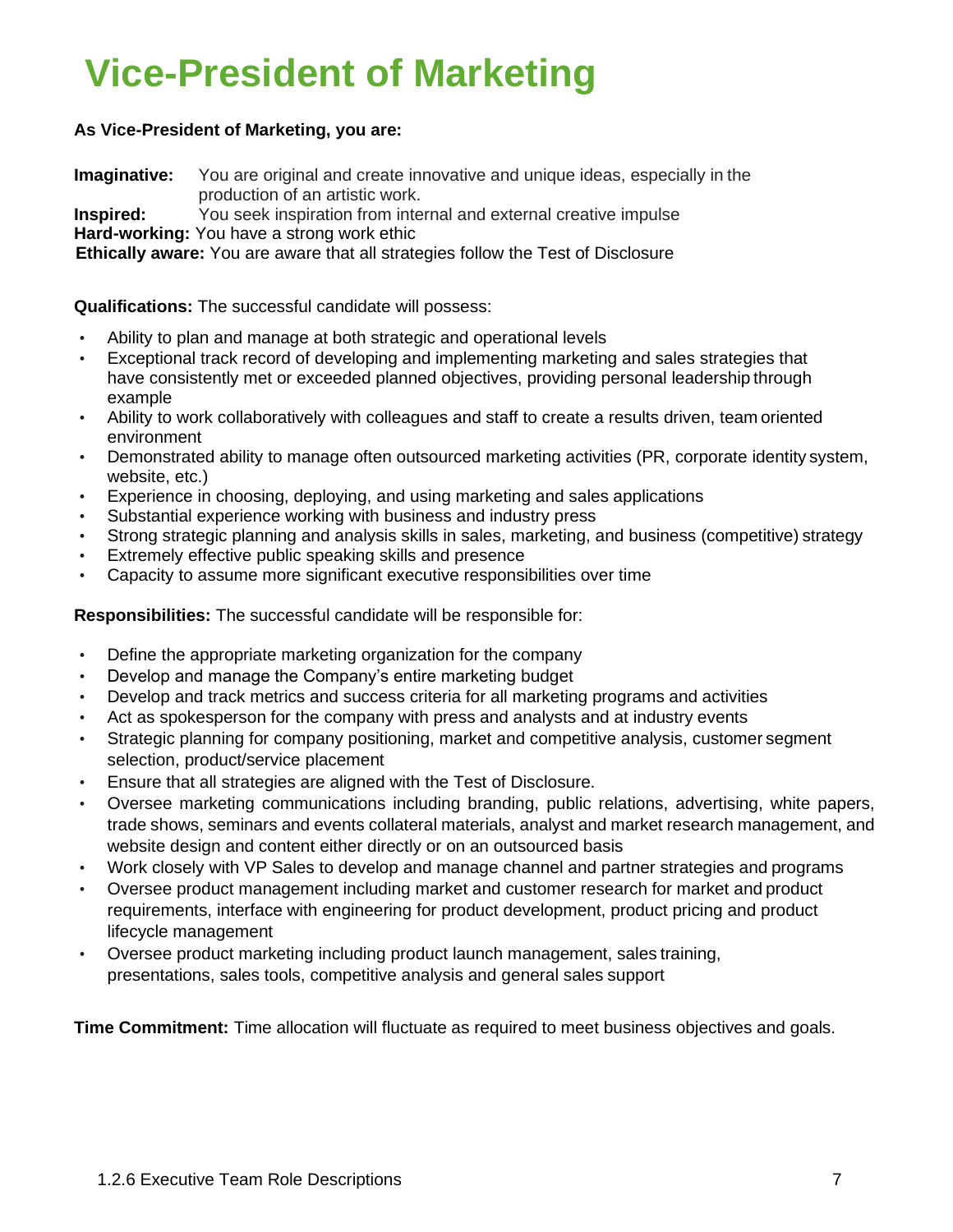## <span id="page-7-0"></span>**Vice-President of Production**

### **As Vice-President of Production, you are:**

| Organized:              | You take pride in structure and getting tasks completed efficiently                  |
|-------------------------|--------------------------------------------------------------------------------------|
| Multi-tasker:           | You have the ability to manage all aspects of production, and can delegate, motivate |
|                         | and encourage others                                                                 |
| Approachable:           | Able to mediate within your team and for the company as a whole                      |
| <b>Ethically aware:</b> | All supplies needed to create the product/service are researched as to the ethical   |
|                         | sourcing behind them as much as the information allows (ie preference to be given to |
|                         | fair trade, environmentally proactive goods if at all possible)                      |

**Qualifications:** The successful candidate will possess:

- Strong interest in the production of company's product, service and ensuring a high degree of quality assurance
- Understanding of, and ideally experience with, relevant union and guild rules, policies and procedures
- Ability to manage complex production budgets in a cost effective manner
- Ability to physically produce products/services on limited budgets without sacrificing quality or production values
- A collaborative management style and a demonstrated ability to work with multiple constituents to get the job done

**Responsibilities:** The successful candidate will be responsible for:

- Provides leadership and management to the company's team and tracks the development of the company's products
- Create an environment that encourages interactivity and provides empowerment, support and feedback
- Manage employees and hands-on operation of the company's manufacturing function, whether inhouse or sub-contracted
- Ensure manufacturing capabilities meet or exceed all industry and customer requirements for cost, quality and responsiveness
- Ensure the supplies and goods used are as ethically sourced as possible. (pro-environment, made by companies using ethical work places etc.)
- Work closely with the President and other VPs on manufacturing plans, goals, and future product innovations
- Play and active role in senior-level negotiations with client companies and manufacturing partners
- Develop and manage budgeting and budget execution with a focus on product costs and margins
- Direct all production control, production process development, quality systems, purchasing, and shipping/receiving activities
- Partner with sales team to meet with customers to discuss and set scheduling timelines for product delivery Supervise all members in the production process
- Appoint assistants: Production Manager, Production Trainer, etc.
- Develop a production plan
	- estimate production costs
	- develop production schedules and set production goals
	- establish a safety program
	- develop a system for monitoring product quality
- If appropriate, find contractor and negotiate prices and deadlines
- Initiate purchase orders and maintain an adequate supply of all materials needed for production
- Co-ordinate production training
- Maintain production records and monitor supplies of raw materials